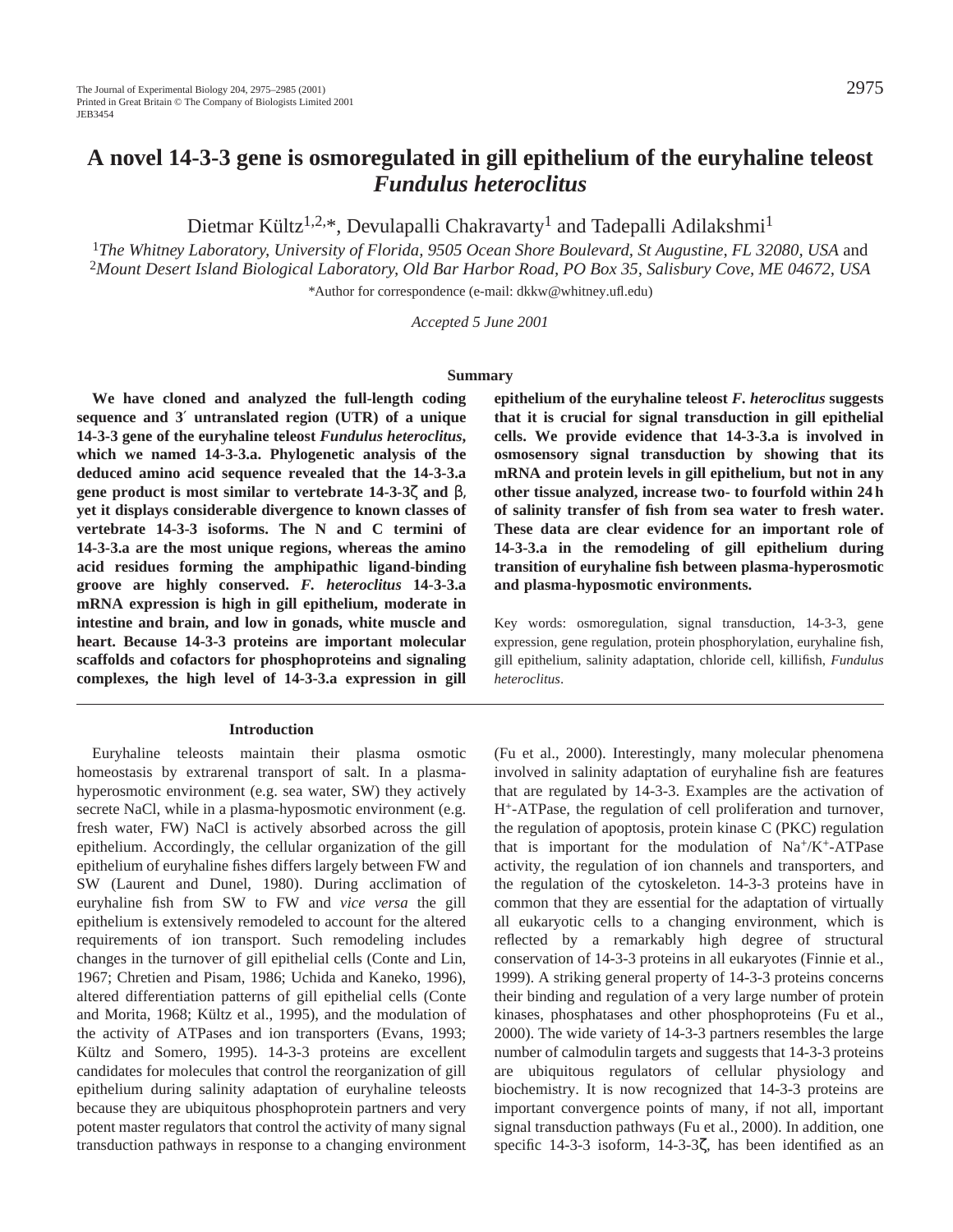arachidonate-selective acyltransferase and phospholipase A2 (PLA2) (Luo et al., 1995; Du et al., 1994) and 14-3-3 proteins are important for vesicle trafficking and  $Ca^{2+}$ -dependent exocytosis (Roth et al., 1999; Chamberlain et al., 1995). These properties of 14-3-3 suggest that they are important for osmosensory signal transduction during hyposmotic stress (SW to FW transition) because PLA2 is a potential primary osmosensor and  $Ca^{2+}$ -dependent exocytosis is a hallmark for cellular adaptation during hyposmotic stress (Lehtonen and Kinnunen, 1995; Hoffmann and Pederson, 1998; Kinne, 1998). In this study we have cloned the first 14-3-3 gene from a euryhaline fish, analyzed its molecular structure, measured the expression in gill epithelial cells compared to other tissues, and investigated the osmotic regulation of this gene *in vivo* during osmotic challenge of fish.

#### **Materials and methods**

#### *Animals and acclimation procedures*

The euryhaline killifish, *Fundulus heteroclitus*, was used for all experiments and as the source for cloning procedures. RNA used for cloning was isolated from gill epithelium (scraped from the cartilage) of fish collected in seawater habitat near Mount Desert Island, ME, USA in the summer of 1999. Before collection of gill tissue, blood was removed from gill vasculature by brief (1–2 min) perfusion with Hank's buffered saline solution (HBSS) *via* the *bulbus arteriosus*. Salinity acclimation experiments were performed in the summer of 2000 with fish collected again in seawater habitat near Mount Desert Island, ME, USA. These fish were kept in runningseawater tanks (950 mosmol kg−<sup>1</sup> H2O) and fed *ad libitum* with commercially available trout pellets for 15 days. Following this pre-acclimation, the animals were divided into three groups: one group was left in SW (950 mosmol kg−<sup>1</sup> H2O). A second group was transferred abruptly to FW (approx. 50 mosmol kg<sup>-1</sup> H2O), and a third group was abruptly transferred to doublestrength SW  $(1900 \text{ mosh} \text{kg}^{-1} \text{ H}_2\text{O})$ . All tanks were vigorously aerated, the water was cycled across external charcoal filters, and animals were not fed during the acclimation period. There was no mortality and no visible discomfort of the animals following the salinity transfer. After 24 h acclimation to these three different salinities fish of all groups were sacrificed by spinal cord transection in the back of the neck. Blood was removed from gill vasculature by perfusion with HBSS via the *bulbus arteriosus* and total RNA of gill epithelium (scraped from the cartilage), brain, intestine, white muscle, liver and gonads was immediately isolated as described below. The salinity of the acclimation water was measured using a vapor pressure osmometer (Wescor) calibrated with  $H<sub>2</sub>O$  standards (100, 1000 and 2000 mosmol kg<sup>-1</sup>) prior to measurement of samples. Doublestrength SW was prepared by addition of an appropriate amount of NaCl to regular SW.

## *Cloning, PCR and sequencing procedures*

Total RNA was isolated using the phenol/chloroform

extraction method (Chomczynski and Sacchi, 1987). Poly(A)<sup>+</sup> RNA was obtained from total RNA by affinity purification with Oligotex magnetic beads (Qiagen). A SMART cDNA library was constructed from gill epithelial  $poly(A)^+$  RNA using reagents from Clontech, and Superscript II reverse transcriptase (Life Technologies). This cDNA was used for reverse transcriptase-polymerase chain reaction (RT-PCR) amplification of the central region of *F. heteroclitus* 14-3-3 using a pair of degenerate primers. These primers (sense: GTNGCNTAYAARAAYGT, antisense: CCAVARNGTVA-RRTTRTC) were designed by sequence alignment of 25 vertebrate 14-3-3 cDNAs (Clustal X; Jeanmougin et al., 1998) and identification of the two most highly conserved regions. RT-PCR was performed using Advantage 2 high fidelity PCR reagents (Clontech) and the PCR product was cloned into pTAdv vector. This construct was propagated in JM109 cells (Clontech), and a single subclone was expanded and sequenced using ABI Prism BigDye 2.0 cycle sequencing reagents and an ABI Prism 310 automated DNA sequencer (PE Biosystems). After the sequence was evaluated and confirmed to correspond to a 14-3-3 gene, the 5′ and 3′ ends of the corresponding mRNA were cloned by rapid amplification of cDNA ends (RACE) PCR using one gene-specific primer and one adapter primer corresponding to the 5′ or 3′ SMART adapter of the cDNA library. RACE PCR products were cloned into pGEMT vector and sequenced as described above. A continuous fulllength cDNA clone was obtained by PCR with gene-specific primers corresponding to the 5′ and 3′ ends of the 14-3-3.a mRNA fragments identified previously.

## *Phylogenetic and structural analysis*

The primary structure of the 14-3-3.a coding sequence and deduced amino acid sequence was analyzed with the computer programs Vector NTI and AlignX (Informax, Inc.). Multiple sequence alignments and phylogenetic tree construction were carried out using Clustal X (Jeanmougin et al., 1998) and TreeView (Page, 1996) software. The primary structure of the 3′ UTR was analyzed for the occurrence of protein-binding motifs using UTRScan and UTRdb programs (Pesole and Liuni, 1999). Modeling of the three-dimensional structure of 14-3-3.a was done with the program SwissModel (Peitsch, 1996) using the crystal structures of *Homo sapiens* 14-3-3ζ (PDB codes 1QJA, 1QJB; Rittinger et al., 1999) and *Bos taurus* 14-3-3ζ (PDB codes 1A37, 1A38, 1A40; Liu et al., 1995) as templates. The structural coordinates of 14-3-3.a that were calculated during the modeling process were then visualized using SwissPDB Viewer (Guex, 1996) and WebLab Viewer (Molecular Simulations, Inc.) software.

# *Northern blot analysis*

Total RNA (7 µg) from each sample was denatured, loaded onto 1 % agarose/formaldehyde gels and electrophoresed using a Tris-buffer system as described previously (Farrell, 1998). Subsequently, gels were briefly stained with ethidium bromide and the two ribosomal RNA bands of each sample were quantified with a Fluor-S MultiImager (Biorad). RNA was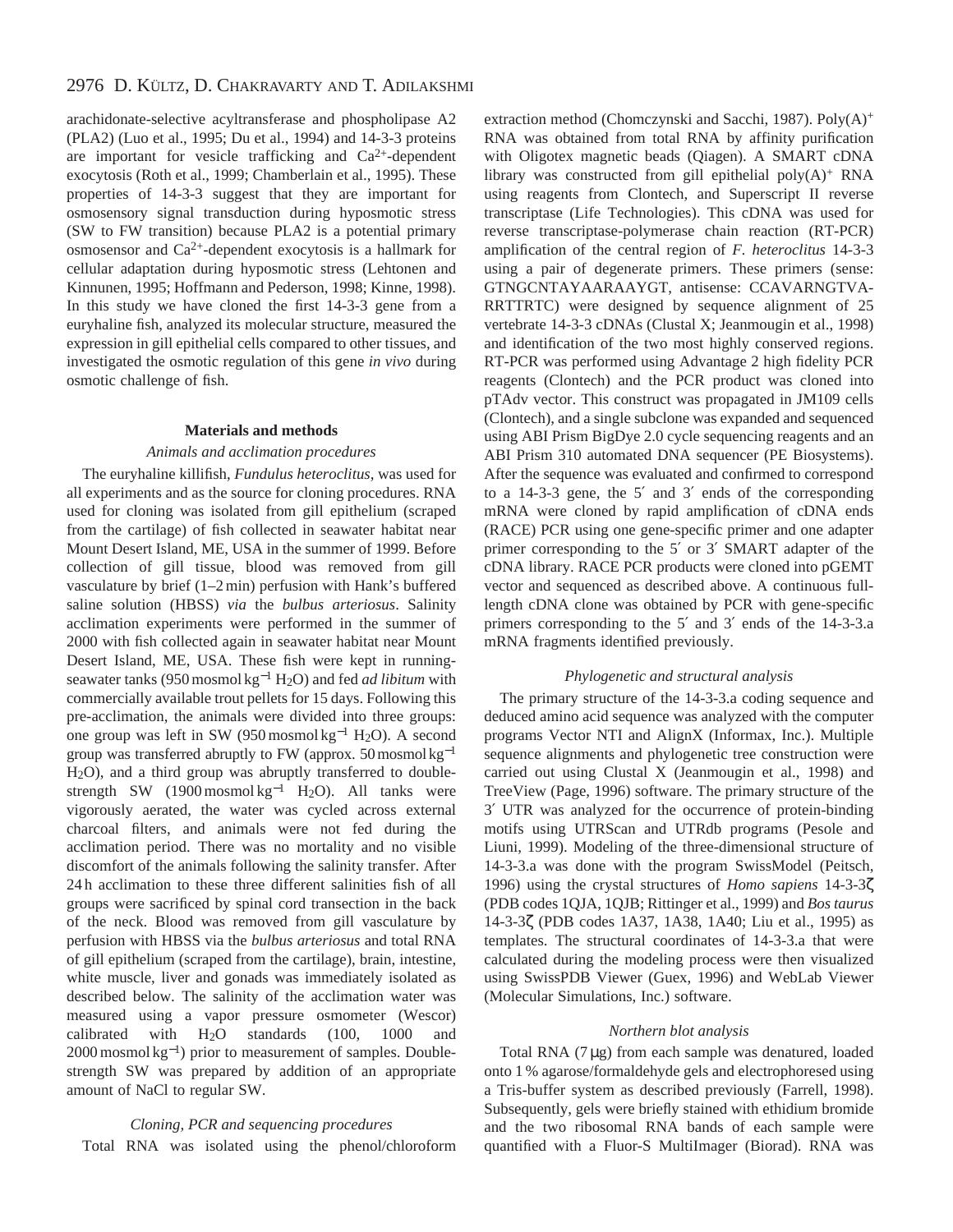transferred from gels to nylon membrane (Biodyne B, LifeTechnologies) by electroblotting and UV-crosslinked to the membrane in a Stratalinker (Stratagene). Riboprobes were synthesized by *in vitro* transcription of the full-length 14-3-3.a coding sequence (CDS) in the antisense direction using T7 polymerase (Ambion) and [γ-32P]dCTP (NEN). Prehybridization and hybridization procedures were done according to the method of Farrell (Farrell, 1998) and the intensity of the 14-3-3.a mRNA bands from each sample quantified with a PhosphorImager SI (Molecular Dynamics).

## *Western blot analysis*

The protein abundance of *F. heteroclitus* 14-3-3.a protein was investigated in gill epithelium of fish acclimated to SW or transferred for 24 or 48h from SW to FW. We have optimized a western detection procedure for 14-3-3.a using a monoclonal antibody. Proteins were extracted from gill epithelial tissue into lysis buffer (Kültz et al., 1997), homogenized on ice using a glass–teflon homogenizer (Wheaton), and centrifuged for 10 min at  $20,000\mathbf{g}$  and  $4^{\circ}\text{C}$ . Supernatants containing 15 µg protein per sample as determined with the bicinchoninic acid assay (Pierce) were loaded on 10 % sodium dodecylsulphate-polyacrylamide gels and electrophoresed in a Protean MiniCell (Biorad) using a Tris-glycine buffer system. Gels were electroblotted as previously described (Kültz et al., 1997) and blots were blocked with 5 % bovine serum albumin for 1 h. Even loading of samples was verified by staining gels with Coomassie Blue after blotting and quantifying several high molecular mass bands that remained after electroblotting with a FluorS MultiImager (Biorad). Post-blotting staining of gels also allowed us to verify that all protein in the molecular mass range from 10 to 50 kDa was transferred from gels to blots. Blocking of blots was followed by incubation with primary antibody that was made against a synthetic polypeptide, which is 100 % identical to the N-terminal region of 14-3-3.a (catalogue number sc-1657, Santa Cruz Biotechnology, 1:1000 dilution). Then the blot was washed three times for 5 min each using Tris-buffered saline (TBS), exposed to horseradish peroxidase-labeled secondary antibody (rabbit anti-mouse IgG, NEB, 1:2000 dilution) for 1 h, washed again three times with TBS, and developed with Supersignal reagent (Pierce). Imaging and quantification of 14-3-3 bands on the blot was done with a FluorS MultiImager (Biorad).

# *Statistical analysis*

All quantitative data shown are means  $\pm$  s.e.m. of multiple samples (*N*=4, except for mRNA levels in gonads where *N*=2). Statistics software (StatMost32, DataMost Corp.) was used to test whether differences between means of different treatment groups were significant. The *F*-test was used for assessing whether standard deviations of two treatment groups were significantly different. Depending on its result, the *F*-test was followed by either a paired *t*-test or the Mann–Whitney test. The significance threshold was set at *P*<0.05 for all tests.

## **Results**

## *Primary structure of 14-3-3.a*

We have cloned and sequenced a novel cDNA from the euryhaline fish *F. heteroclitus* (GB AF302039)*.* This cDNA had a total of 1659 base pairs. 34 of these nucleotide base pairs are 5′ UTR, while the CDS, including stop codon, is 744 nucleotides long, and the 3' UTR is 881 nucleotide pairs long (Fig. 1). The CDS encodes a novel 14-3-3 protein that consists of 247 amino acid residues, has a theoretical molecular mass of 28,015 kDa and a calculated isoelectric point of 4.73 (Fig. 1). The 3′ UTR of *F. heteroclitus* 14-3-3.a is similar to that of 14-3-3ζ but does not have a high degree of similarity to known 3′ UTRs of other 14-3-3 isoforms. The similarity of the 3' UTR to that of  $14-3-3\zeta$  is seen in both the length and the identity of the nucleotide sequence. *F. heteroclitus* 14-3-3.a 3′ UTR, excluding the poly $(A)^+$  tail, is 855 nucleotides long compared to 905 nucleotides in frog (Miura et al., 1997) and

| $M_S$<br>$E$ $S$ $S$ $\cdot$                                |
|-------------------------------------------------------------|
| 1 TACGCTTACA TCTGCTAGAC CTCAGTGAGA AGCCATGAGC GAATCATCCC    |
| Q K E L V Q K A K L A<br>EQA<br>ERY                         |
| 51 AAAAGGAGCT GGTCCAAAAG GCCAAGCTGG CCGAGCAGGC TGAGCGCTAC   |
| A A M<br>K S V T<br>D D M A<br>EEG<br>回<br>E L              |
| 101 GATGACATGG CTGCAGCGAT GAAATCGGTG ACGGAGGAGG GCGAGGAACT  |
| TNE ERNL LSV<br>A Y K<br>N V V                              |
| 151 GACCAACGAG GAGCGCAACC TGCTGTCGGT GGCCTACAAG AATGTTGTGG  |
| S S W R V V S<br>S I E<br>GARR<br>O K A                     |
| 201 GTGCCCGTCG CTCCTCTTGG CGCGTGGTTT CCAGCATCGA GCAGAAAGCG  |
| Y R<br>EGVE GRO AKV<br>K<br>в.<br>回<br>KI                   |
| 251 GAGGGCGTTG AAGGGAGACA AGCCAAGGTC AAAGAGTACA GAGAAAAAAT  |
| KELKDICND<br>V L V<br>L L D<br>- E                          |
| 301 TGAGAAGGAG CTGAAAGACA TCTGCAATGA TGTTCTGGTT CTTTTGGACA  |
| K F L I P K A E A A E<br>SKV<br>F Y L                       |
| 351 AGTTTCTCAT CCCCAAAGCA GAGGCAGCAG AGAGCAAAGT ATTTTATTTG  |
| D Y Y R Y L<br>A E V A<br>K M K G<br>VG D                   |
| 401 AAAATGAAAG GAGACTACTA TCGCTATTTG GCTGAGGTGG CAGTAGGAGA  |
| G I I<br>G D S O E A Y<br>· E K T<br>K<br>$O$ $A$ $\cdot$   |
| 451 TGAGAAGACT GGCATTATTG GTGATTCGCA GGAAGCATAC AAACAGGCGT  |
| KAEMOPT HPIRLG<br>F E I S                                   |
| 501 TTGAAATCAG CAAAGCAGAA ATGCAACCAA CGCACCCAAT ACGCCTCGGC  |
| LALN FSV FYY<br>E I L N S P E                               |
| 551 CTAGCCCTTA ATTTCTCTGT GTTCTACTAT GAGATCCTCA ATTCTCCTGA  |
| OAC KLAK OAF DDA IAE.                                       |
| 601 GCAGGCTTGC AAGCTAGCCA AACAGGCCTT TGACGATGCC ATCGCAGAAC  |
| L D T L S E E S Y K D S T L I M O                           |
| 651 TCGACACACT GAGTGAAGAA TCGTACAAAG ACAGTACACT AATCATGCAG  |
| L L R D N L T L W T<br>S D N A V E G                        |
| 701 CTATTGAGAG ACAACTTGAC ACTGTGGACT TCTGATAACG CAGTGGAGGG  |
| · E E P<br>E E P K<br>E                                     |
| 751 AGAGGAGCCA GAGGAGCCTA AAGAATGAGC CTCACCCCCA CAGCCATCCC  |
| 801 GTCTGCCCGA CATCGTCCAA AGTCCTCTTT GTTTTGATCA GCACTTTGAC  |
| 851 CACCTCATTC ATAACATCCA GCTTGATCCT TTGTTCTTCT ATCTAGGTCT  |
| 901 CTGCTCCTCT GCCTCTTTCC ACCATGCCGT TTGTTCTTGC AGAAACTTGT  |
| 951 AGATAAACAG GCAGGGGCTT TAAAGTGTGA TGACAGGGTG CATTTATGTT  |
| 1001 TGGGGKKGGA TTGCCTGCTG GCCTTGTTCT GGGTTTAATG ATTTTTAGGG |
| 1051 GTTTTCTAGT CTTGAGATGT GCAGCAAACG GTTCTGAAAT CCCAAATTAS |
| 1101 ATGTGTATCC TACTTGTAAA AAGTGCTGTT AGCAGCCACA TCAAAAACAG |
| 1151 AAGCTGCCAC CTGACCCGGC AGGAGAGCAA TTACAGCAAA GGTAGACGCA |
| 1201 ATGATGACGC GACGGGGGGT GCTGGTGATG AAGGGCCAGA TTTTACACAG |
| 1251 GTTACATTCC ATAAACTGCC GGTTAACAAC CTTCTACTGT CCTATCTCTC |
| 1301 TTTTTTCCTT CGCTGGAGGG GGGCTGCTTT TGCACGTCTA TGTATTCATT |
| 1351 ACGAGGTATA GAAAATAAAA AGAACAAGAG CACAAGCTTG TACTGTTGCT |
| 1401 GTTTTTGTAT GAGCACCTCA GTNAGTATAG AGAATCCCAC TTTTTATATA |
| 1451 ATTAAAGGTT TTTGAAATTT TCTTTGTTTT TCAATACTTG CATAAGGTTG |
| 1501 GTTAAAGGGT AGTCTGGAGA ACCAAGAGGC TGTTGGCTGT TAGCTTTGTC |
| 1551 TTTTCATACT AAACACTTGA GCGTAACTGT TATTTGGGGA TAATGCATAA |
|                                                             |
| 1651 AAAAAAAAA                                              |

Fig. 1. Nucleotide (black) and deduced amino acid (red) sequences of the 14-3-3.a gene from the euryhaline teleost *Fundulus heteroclitus.* The nucleotide sequence is numbered on the left side. The partial 5′ UTR (34 nucleotides), the complete CDS (741 nucleotides plus 3 nucleotides for the stop codon corresponding to 247 amino acid residues), and the complete 3′ UTR (881 nucleotides) are shown.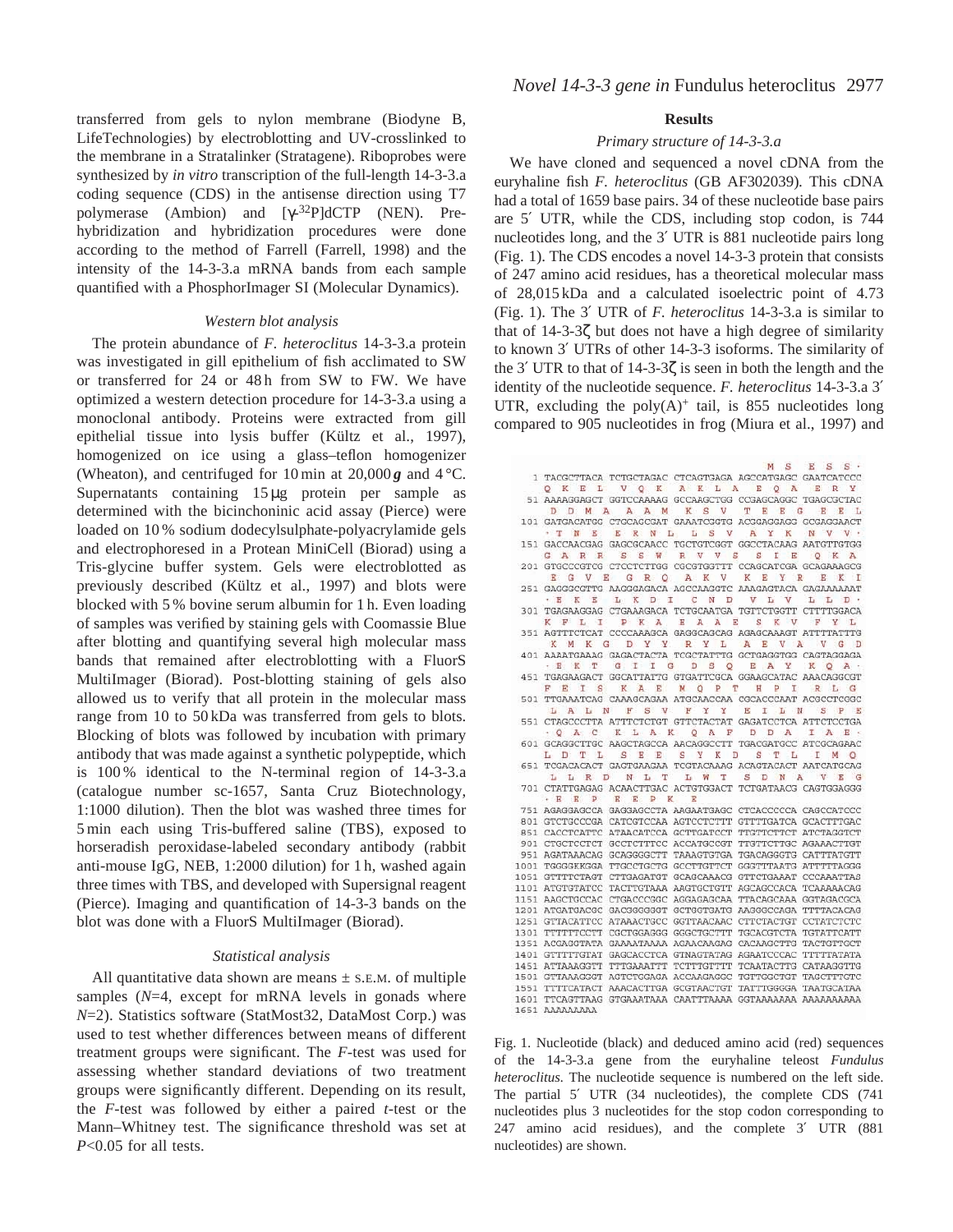# 2978 D. KÜLTZ, D. CHAKRAVARTY AND T. ADILAKSHMI

918 nucleotides in human (Zupan et al., 1992). The difference from frog and human sequences is mainly the lack of a continuous stretch of 40 nucleotides immediately following the stop codon (Fig. 2). The significance of this region for mRNA processing/stability is not known. In addition to similar length, the *F. heteroclitus* 14-3-3.a 3′ UTR has 47 % identical nucleotides compared to human and also to frog (Fig. 2). This 47 % degree of identity is substantially lower than that between the 3′ UTRs of human and frog (68 %). The unusual length of the *F. heteroclitus* 14-3-3.a 3′ UTR and its relatively high degree of conservation over a long period of evolutionary divergence strongly suggest that it serves for posttranscriptional regulation of this gene, possibly by modulation of mRNA stability or through direct regulation of translational efficiency.

# *Phylogenetic analysis of the 14-3-3.a sequence*

Multiple sequence alignment of 23 vertebrate 14-3-3 proteins and the deduced amino acid sequence of our novel *F. heteroclitus* 14-3-3 protein, followed by construction of a radial phylogenetic tree, suggests that *F. heteroclitus* 14-3-3 protein may not belong to any of the already established isoforms of vertebrate 14-3-3 proteins (Fig. 3). This result was consistently obtained despite testing different alignment parameters (scoring matrix, gap penalties) and tree

construction procedures (Kimura's correction, tree display method). Therefore, we named this novel fish 14-3-3 protein 14-3-3.a to indicate that it is unique in comparison to already known vertebrate 14-3-3 isoforms. The uniqueness of fish 14-3-3 primary structure may not be too surprising considering that fish are lower vertebrates and that invertebrates also have 14-3-3 isoforms that are different from those of mammals and other higher vertebrates. Of possible importance for the regulation of its activity, *F. heteroclitus* 14-3-3.a has a unique protein kinase C and casein kinase II phosphorylation site in the N terminus that is not present in other 14-3-3 proteins (Fig. 4). In addition, several other sites that may be targets of post-translational modification are present in *F. heteroclitus* 14-3-3.a (Fig. 4). The overall nucleotide sequence identity (CDS and UTRs) of the *F. heteroclitus* cDNA is higher when compared with 14-3-3ζ than with other 14-3-3 isoforms: 57 % identity to *Homo sapiens* 14-3-3ζ (Zupan et al., 1992) and 55 % identity to *Rana rugosa* 14-3-3ζ (Miura et al., 1997). Nevertheless, the nucleotide sequence identity is substantially higher between two (human and frog) 14-3-3ζ isoforms (72 %). The degree of sequence identity between *F. heteroclitus* 14-3-3.a and other vertebrate 14-3-3 proteins is much higher in the CDS than in the UTRs. At the nucleotide level, the degree of identity of the *F. heteroclitus* 14-3-3.a CDS is 72/66/62/68/66/69/73 % to 14-3-3β/γ/ε/η/σ/τ/ζ of *Mus*

|               |       | 100                                                                                                                              |  |  |  |
|---------------|-------|----------------------------------------------------------------------------------------------------------------------------------|--|--|--|
| Human         | (1)   | CCGGCCTTCCAACTTTTGTCTGCCTCATTCTAAAATTTACACAGTAGACCATTTGTCATGCTGTCCCACAAATA                                                       |  |  |  |
| Froq          | (1)   | TTGGC CTTCC TT-TTCTGTC TGC CTCATTC TAA AA TTTCC ACAATAGA CCATT-GTCATC CTTAC TGTCC CACATA GG TTTAT TTTTTTTAT                      |  |  |  |
| Fish          | (1)   | -GCCTCACCCCCACAGCCATCCCGTCTGCCCGAC--ATCGTCCAAAGTCCTCT-                                                                           |  |  |  |
|               |       | 101<br>200                                                                                                                       |  |  |  |
| Human         | (80)  | TTTTTTGTTTACGATTTATGACAGGTTTATG--TTACTTCTATTTGAATTTCTATATTTCCCATGTGGTTTTATGTTTAATATATTAGGGGAGTAGAGCCA                            |  |  |  |
| Frog          | (99)  | TTTGTTTACAATT-ATGAAAGGTTTATG--TTACTTCTATTTGGATTTCTATATTTCCCATGTGGTTTTG-TGTTTAATA----GGGAGTAGG                                    |  |  |  |
| Fish          | (52)  | TGTTTTGATCAGCACT-TTGACCACCTCATTCATAACATCCAGCTTGATCCTTTGTTC<br>ттетатстасстстс-тестсстст<br>3C C I                                |  |  |  |
|               |       | 201<br>300                                                                                                                       |  |  |  |
| Human         |       | (178) GTTAACATTTAGGGAGTT--ATCTGTTTTCA----TCTTGAGGTGGCCAATATGGGGA-TGTGGAATTTTTATACAAGTT--ATAAGTGTTTGGCATAGT                       |  |  |  |
| Froq          | (191) | GTTAACATTTTGGGGGGTCAATTTTTTTTCCAACCTCATAATGTGACCAATATGGGGAATATGGAATTTTTATACAGGTT++TTAAATGTTTGGCACAGT                             |  |  |  |
| Fish<br>(137) |       | ${\tt CTTTCCACCATGCCGTTT--GTTC--TTGCAGAAACTTGTAGATAAACAGGGAGGGCC-TTTTAAAGTGTGACAGGGGGCGCATTTATGTTTGG+$                           |  |  |  |
|               |       | 301<br>400                                                                                                                       |  |  |  |
| Human         |       | (269) ACTTTTGGTACATTGTGGCTT-CAAAAGGGCCAG-TGTAAAA-CTGCTTCC-ATGTCTAAGCAAAAAAACTGCCTACATACTGGTTTGTCCTGGCGGGG                        |  |  |  |
| Froq          | (289) | тта--------азасстваесваеттствтаттастства<br>TGTAGGTTACCACAGGGCCCGATGTTTAATCAGATTCCCATAT                                          |  |  |  |
| Fish          | (226) | -----GGKKGGATTGCCTGCTGCCTTGTTCTGG--GTTTAATGATTTTAGGGGTTTTCTAGTCTTGAGATGTGCAGCAAACGGTT--CTGAAATCCCA                               |  |  |  |
|               |       | 401<br>500                                                                                                                       |  |  |  |
| Human         | (365) | AATAAAAGGGATCATTGGTTCCAGTCACAGGTGTAGTAATTGTGGGTACTTTAAGGTTTGGAGCACTTACAAGGCTGTGGTAGAATCATACCCCATGGAT                             |  |  |  |
| Froq          | (382) |                                                                                                                                  |  |  |  |
| Fish          |       | (317) AATTASATGTGTATCCTACT--TGTAAAAGTGCTGT--------TA--------GCAGCCACATCAAAAACA---GAAGCTGCCACCTG<br>501<br>600                    |  |  |  |
| Human         |       | (465) ACCACATATTAAACCATGTATATCTGGGAATACTCAATGTGTACACCTTTGACTACAGCTGCAGAAGTGT<br><b>TTAGACAAAG TTGTGACCCA TTTTA</b>               |  |  |  |
| Frog          | (438) | AGCACAG------CCATACATAT----------TCATTGAGT------GA------<br>TTCCT---------GTGATAGCCAATCAAA                                       |  |  |  |
| Fish          |       | 601<br>700                                                                                                                       |  |  |  |
| Human         | (565) | CTCTGGATAAGGGCAGAAACGGTTCACATTCCATTATTTGTAAAGTTACCTGCTGTTAGCTTTCATTATTTTGCTACACTC-ATTTATTTGTATTTGTA                              |  |  |  |
| Froq          | (487) | TTTAA<br>ATCACGA --- GTGCA -AAACGGTTCACA TTCCA TTCTCA -- CA GTTTAGC TAAGG TTTGC TTTTG TT -- TGTTGC TATTC TCCAT TTTATTGTA         |  |  |  |
| Fish          | (463) | TTTTACA-----------CAGGTTACATTCCATAAACTG-CCGGTTAACAACCTTCTACTGTCCTA--TCTCTCTTTTTC---CTTCGCTGGAGGGGG                               |  |  |  |
|               |       | 701<br>800                                                                                                                       |  |  |  |
| Human         | (664) | AT-GTTTTAGGCAACCTAAGAACAAATGTAA---AAGTAAA-GATGCAGGAA-AA-ATGAAT---TGCTTGGTATTCATTACTTCA---TGTATATCAAG                             |  |  |  |
| Froq          | (579) |                                                                                                                                  |  |  |  |
| Fish          | (545) |                                                                                                                                  |  |  |  |
|               |       | 801<br>900                                                                                                                       |  |  |  |
| Human         |       | (751) CACAGCAGTAAAACAA - AAACCCATGTAT<br><b>TTGCCTAACATGCAT</b><br>TTA AC TTT TTTTTAGGAT TTTTG CTTTTGTGAT                        |  |  |  |
| Frog          | (678) | CACAGCAGAAAAAAGAGAAAACCCATATATTTAAC<br>-AGTTTTATTTTTTGTTTTGATACTTGCCTAACATGCAT                                                   |  |  |  |
| Fish          | (636) |                                                                                                                                  |  |  |  |
|               |       | 901<br>1000                                                                                                                      |  |  |  |
| Human         | (849) | GTG-CTGTAAAAATA<br>TTCATGAACAATCCA<br>--GTTAACAGGG-AAATAACTTGAGATGATGGCTAGCTTTGTT<br><b>TTATGAAATT</b>                           |  |  |  |
| Frog          | (756) | <u>GTGGC TGTAAAAA TA CAA TA CAA TA TAGTTAGC AGGGGAAATAAC TTGAGATGAT GGC TA GCT TTGTTTA ATG TC TTA TGAAA TTTTC ATGAA CAATC CA</u> |  |  |  |
| Fish          |       | (716) AAGGTTGGTTAAAGG<br>---------GTAGTCTGGAGAACCAAGAGGC--TGTTGGCT--GTTAGCTT--TGTCTTTTCATACTA-----AACACTTGA<br>1001<br>1079      |  |  |  |
| Human         | (935) | AGCATAATTGTTAA -- GAACACGTGTATTAAATTCATGTAAGTGGAATAAAAGTTTTATGAATGGACTTTTCAACTACT                                                |  |  |  |
| Froq          | (856) | AGCATAATTGTTAAA-GAACATGTGTAATAAGTTGATGTAAGTGGAATAAAAGTTTTATGAATGGACTTTTCAAC                                                      |  |  |  |
| Fish          |       | (793) -GCGTAACTGTTATTTGGGGATAATGCATAATTCAGTTAAGGTGAAATAAACAATTTA--AAAGGT--                                                       |  |  |  |
|               |       |                                                                                                                                  |  |  |  |

Fig. 2. Alignment of the 3′ UTR nucleotide sequences of *Fundulus heteroclitus* 14-3-3.a (Fish), *Rana rugosa* 14-3-3ζ (Frog), and *Homo sapiens* 14-3-3ζ (Human) mRNAs. Nucleotides in red are identical in all three sequences. Nucleotides in blue are identical only in two of the sequences. The polyadenylation signal is underlined in all three sequences. Nucleotide sequences are numbered on the left.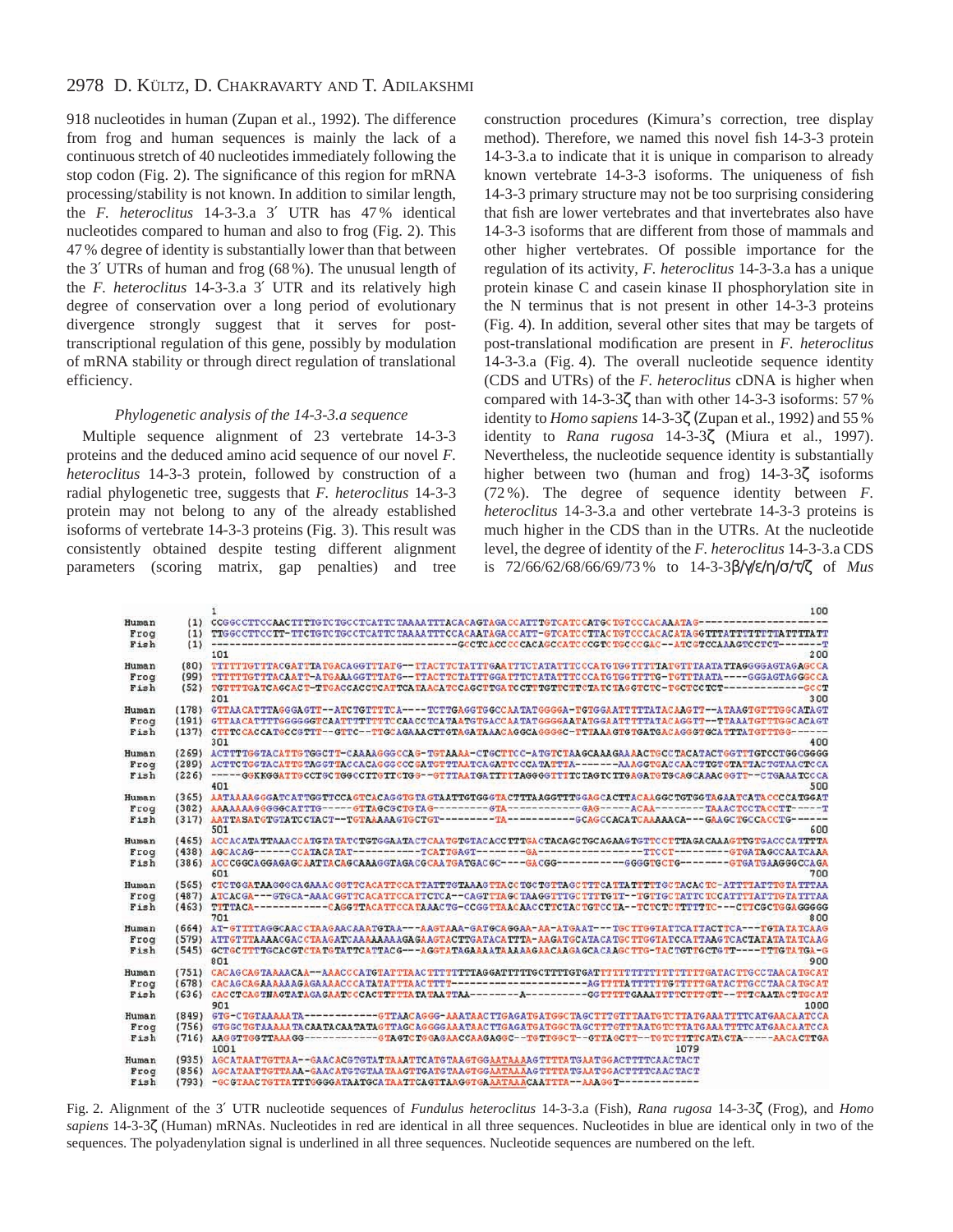*musculus,* 71 % to 14-3-3ζ of *Rana rugosa*, and 63/73 % to 14-3-3ε/ζ of *Xenopus laevis*, respectively. Despite the fact that *F. heteroclitus* 14-3-3.a is most identical to 14-3-3ζ proteins, the degree of identity between two 14-3-3ζ CDSs is substantially higher (*M. musculus/R. rugosa*: 81 %, *M. musculus/X. laevis*: 83 %, *R. rugosa/X. laevis*: 79 %). This is also true at the level of amino acid sequence identity (*F. heteroclitus* 14-3-3.a/*M. musculus* 14-3-3ζ: 79 %, *F. heteroclitus* 14-3-3.a/*R. rugosa* 14-3-3ζ: 78 %, *F. heteroclitus* 14-3-3.a/*X. laevis*: 78 %, *M. musculus/R. rugosa*: 92 %, *M. musculus/X. laevis*: 90 %, *R. rugosa/X. laevis*: 87 %). Thus, even though all mouse 14-3-3 isoforms have regions of high identity with *F. heteroclitus* 14-3-3.a (Fig. 4) and the amino acid sequence of the *F. heteroclitus* protein is most similar to 14-3-3ζ proteins, this novel fish 14-3-3 protein diverges considerably from the known classes of vertebrate 14-3-3 isoforms.

#### *Three-dimensional structure of 14-3-3.a*

The three-dimensional structure of the 14-3-3.a gene product was modeled using a protein structure algorithm (Peitsch,

1996) and experimentally determined structural coordinates of human and bovine 14-3-3ζ (Liu et al., 1998; Petosa et al., 1998; Rittinger et al., 1999) as templates. This was done to reveal whether the inside orientation and arrangement of the helices that form the amphipathic substrate binding groove are conserved in 14-3-3.a. Outside of the four conserved helices forming this important groove (H3, H5, H7 and H9) the linker regions connecting these helices show considerable variation from those of mammalian 14-3-3 proteins (Fig. 4). Nevertheless, the overall folding of the polypeptide chain and three-dimensional structure of *F. heteroclitus* 14-3-3.a is highly conserved compared to mammalian 14-3-3ζ (Fig. 5; Liu et al., 1995; Rittinger et al., 1999). Moreover, the three-dimensional arrangement of the four helices forming the amphipathic substrate-binding groove is very similar to those in  $14-3-3\zeta$  (Fig. 5; Petosa et al., 1998). These four helices form the inner face of 14-3-3.a and are in a perfect position to bind substrates in the same way as other 14-3-3 proteins. Based on these results it is nearly certain that *F. heteroclitus* 14-3-3.a interacts with the same substrates as 14-3-3ζ and other 14-3-3 proteins, i.e. preferentially with phosphoserine-containing polypeptides (Yaffe et al., 1997).

# *Osmotic regulation and tissue-specific expression of the 14-3-3.a gene*

Northern blot analysis of *F. heteroclitus*

# *Novel 14-3-3 gene in* Fundulus heteroclitus 2979

14-3-3.a mRNA expression in gill epithelium of fish acclimated to SW, FW, or  $2 \times$  SW shows that this gene is osmoregulated at the level of mRNA abundance (Fig. 6A). Even though the abundance of 14-3-3.a mRNA in gill epithelium was unchanged at 24 h after transfer of fish from SW to 2× SW, it increased fourfold at 24 h after transfer of fish from SW to FW (Fig. 6A,C). This increase was highly statistically significant (*P*<0.001), and may result from either increased transcription or enhanced mRNA stability. Currently it is not known which mechanism underlies the osmotic regulation of 14-3-3.a mRNA abundance. Whatever the molecular basis for the increase of 14-3-3.a mRNA abundance after transfer of fish from SW to FW, it is not linearly correlated with external salinity (Fig. 6C). The transcriptional induction of 14-3-3.a is followed by induction at the protein level (Fig. 7). Western blot analysis revealed two 14-3-3 variants that are recognized by an antibody made against a synthetic peptide representing an epitope that is 100 % conserved in fish 14-3-3.a (Fig. 7A). Thus, the two bands may represent different post-translational variants of 14-3-3.a. Alternatively, they may represent the teleost homologs of



Fig. 3. Radial phylogenetic tree depicting the evolutionary relationship of *Fundulus heteroclitus* 14-3-3.a to the seven known mammalian and some *Xenopus laevis* 14-3-3 isoforms. 14-3-3 proteins from different vertebrates (labeled with species name) that are of the same isoform-type (either α, β, γ, ε, η, σ, or τ) cluster together (gray background). Such clusters are labeled with the isoform-type of the corresponding 14-3-3 proteins in each cluster. *F. heteroclitus* 14-3-3.a (boxed in red) may be evolutionarily distinct from the 14-3-3 isoforms that are known from higher vertebrates or be a homolog of 14-3-3ζ or 14-3-3β.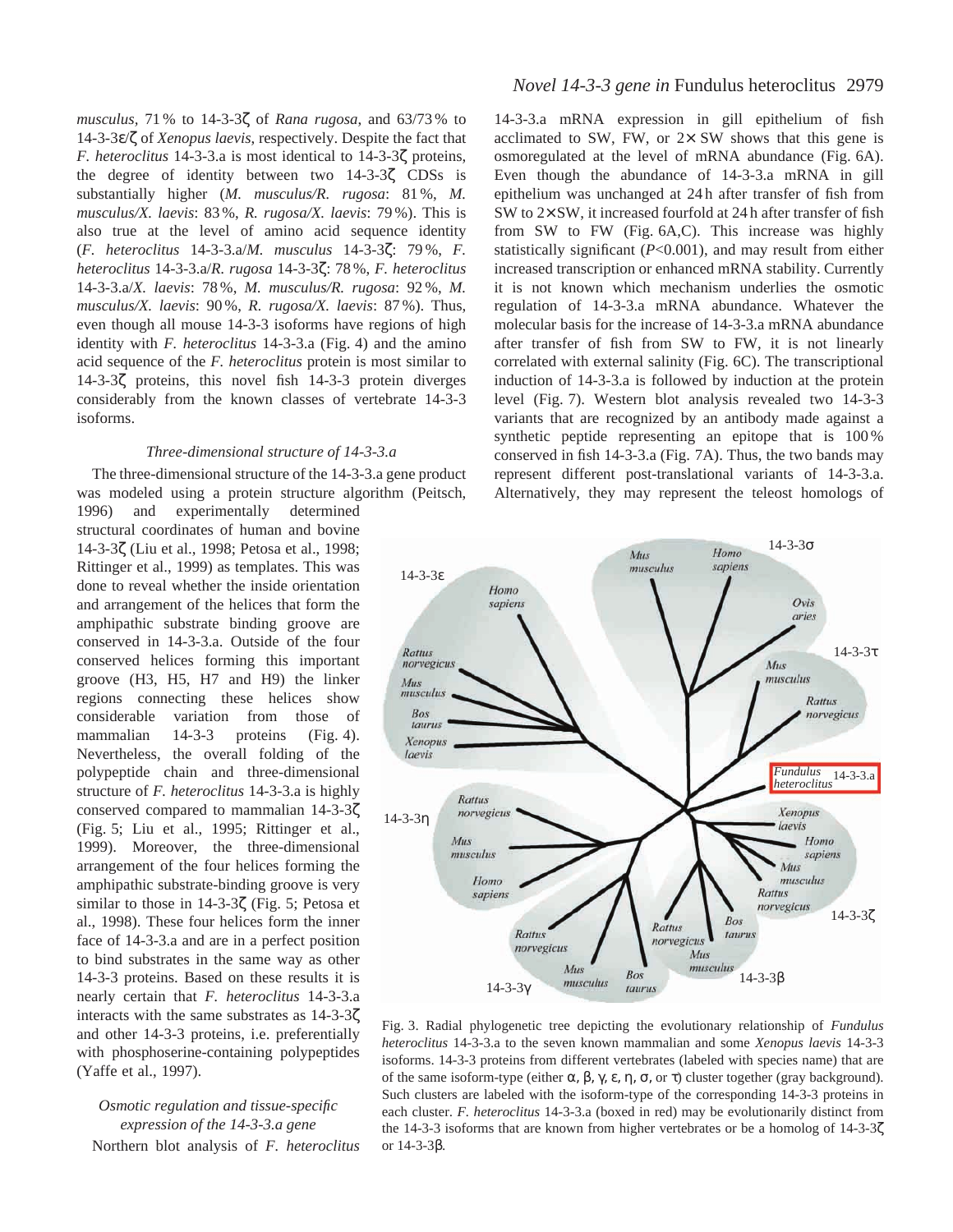mammalian 14-3-3β and 14-3-3ζ. In this case, only one of the two bands would represent 14-3-3.a. Nevertheless, both 14-3-3 bands are significantly induced after transfer of fish from SW to FW, in accordance with the induction of 14-3-3.a at the level of mRNA abundance (Fig. 7B). Even though the

mRNA levels of 14-3-3.a quadruple within 24 h of hyposmotic stress in the form of transfer of fish from a plasma-hyperosmotic (SW) to a plasma-hyposmotic (FW) environment, the baseline level in gill epithelium of SW fish is already much higher than in any other tissue examined (Fig. 6B,D). The baseline level of 14-3-3.a mRNA abundance in gill epithelium of SW fish is approx. threefold higher than in brain, where 14-3-3 proteins are thought to be generally most abundant (Fig. 6D). The abundance of 14-3-3.a mRNA in testes and liver is similar to that in brain while it is very low in ovary and almost not detectable in white muscle (Fig. 6B,D). The second highest levels of mRNA abundance are present in intestine, which, in addition to the gill, is another important osmoregulatory tissue for teleosts. The intestine is also the only other tissue where 14-3-3.a mRNA abundance significantly changes after salinity transfer of fish. However, in contrast to gill epithelium, transfer of fish from SW to FW had no effect while transfer of fish from SW to  $2 \times$  SW leads to a significant ( $P < 0.05$ ) decrease of 14-3-3.a mRNA abundance in intestine (Fig. 6D). The high abundance and preferential osmotic regulation of 14-3-3.a in osmoregulatory tissues clearly indicates that this novel 14-3-3 gene plays an important osmoregulatory role for the euryhaline fish *F. heteroclitus*, in particular in the gill epithelium.

# **Discussion**

# *14-3-3.a is a novel vertebrate 14-3-3 gene*

14-3-3 proteins represent a novel type of adapter/scaffold protein that works as a molecular switch and modulates interactions between components involved in many signal transduction pathways to induce a rapid change from one type of metabolism to another in response to a change in environment (Baldin, 2000; Van der Hoeven et al., 2000; Aitken, 1995). A striking and well-documented feature of 14-3-3 proteins is their ability to bind a multitude of functionally diverse signaling proteins, including many kinases and phosphatases (Fu et al., 2000).

Therefore, the cloning of *F. heteroclitus* 14-3-3.a and our discovery of its osmotic regulation should facilitate the identification of kinases, phosphatases and other proteins participating in osmosensory signal transduction, based on their association with 14-3-3.a. Such efforts could be crucial

|                           |       | 1<br>(S1) 50                                                             |
|---------------------------|-------|--------------------------------------------------------------------------|
| $14 - 3 - 3. a$           |       | (1) MSESSOKELVOKAKLAEOAERYDDMAAAMKSVTEEGEELTNEERNLLSVA                   |
| $14 - 3 - 3.8$            | (1)   | -MTMDKSELVHKAKLAEOAERYDDMAAAMKAVTEOGHELSNEERNLLSVA                       |
| $14 - 3 - 3.8$            |       | (1) --MDDREDLVYOAKLAEOAERYDEMVESMKKVAGMDVELTVEERNLLSVA                   |
| $14 - 3 - 3 \cdot \eta$   | (1)   | --MGDREOLLORAR LAEOAER YDDMA SAMKAVTE LNEPLSNEDRN LLSVA                  |
| $14 - 3 - 3.7$            | (1)   | --MVDREOLVOKARLAEOAERYDDMAAAMKNVTELNEPLSNEERNLLSVA                       |
| $14 - 3 - 3 \cdot \sigma$ | (1)   | ---MERASLIOKAKLAEOAER YEDMAAFMKSAVEKGEELSCEERNLLSVA                      |
| $14 - 3 - 3 \cdot t$      | (1)   | ---MEKTELIQKAKLAEQAERYDDMATCMKAVTEQGAELSNEERNLLSVA                       |
| $14 - 3 - 3$ . $\zeta$    | (1)   | ---MDKNELVQKAKLAEQAERYDDMAACMKSVTEQGAELSNEERNLLSVA                       |
| Consensus                 | (1)   | MDR ELVOKAKLAEQAERYDDMAAAMKAVTE GEELSNEERNLLSVA                          |
|                           |       | 51<br>100<br>H3                                                          |
| $14 - 3 - 3$ .a           | (51)  | YKNVVGARRSSWRVVSSIEQKA--EGVEGRQAKVKEYREKIEKELKDICN                       |
| $14 - 3 - 3.8$            | (50)  | YKNVVGARRSSWRVISSIEQKT--ERDEKKOOMGKEYREKIEAELODICN                       |
| $14 - 3 - 3.8$            | (49)  | YKNVIGARRASWRIISSIEOKEENKGGEDKLKMIREYROMVETELKLICC                       |
| $14 - 3 - 3 \cdot n$      | (49)  | YKNVVGARRSSWRVISSIEOKTMADGNEKKLEKVKAYREKIEKELETVCN                       |
| $14 - 3 - 3.7$            | (49)  | YKNVVGARRSSWRVISSIEOKTSADGNEKKIEMVRAYREKIEKELEAVCO                       |
| $14 - 3 - 3 \cdot \sigma$ | (48)  | YKNVVGGORAAWRVLSSIEOKSNEEGSEEKGPEVKEYREKVETELRGVCD                       |
| $14 - 3 - 3 \cdot t$      | (48)  | YKNVVGGRRSAWRVISSIEOKT--DTSDKKLOLIKDYREKVESELRSICT                       |
| $14 - 3 - 3$ .            | (48)  | YKNVVGARRSSWRVVSSIEQKT--EGAEKKOOMAREYREKIETELRDICN                       |
| Consensus                 | (51)  | YKNVVGARRSSWRVISSIEQKT EG EKKL MVKEYREKIETELR ICN                        |
|                           |       | 101<br>H <sub>5</sub><br>150                                             |
| $14 - 3 - 3$ .a           | (99)  | DVLVLLDKFLIPKAEAA--ESKVFYLKMKGDYYRYLAEVAVGDEKTGIIG                       |
| $14 - 3 - 3.8$            | (98)  | DVLELLDKYLILNATQA -- ESKVFYLKMKGDYFRYLSEVASGENKQTTVS                     |
| $14 - 3 - 3.8$            | (99)  | DILDVLDKHLIPAANTG--ESKVFYYKMKGDYHRYLAEFATGNDRKEAAE                       |
| $14 - 3 - 3 \cdot \pi$    | (99)  | DVLALLDKFLIKNCNDFQYESKVFYLKMKGDYYRYLAEVASGEKKNSVVE                       |
| $14 - 3 - 3.7$            | (99)  | DVLSLLDNYLIKNCSETOYESKVFYLKMKGDYYRYLAEVATGEKRATVVE                       |
| $14 - 3 - 3 \cdot \sigma$ | (98)  | TVLGLLDSHLIKGAGDA -- ESRVFYLKMKGDYYRYLAEVATGDDKKRIID                     |
| $14 - 3 - 3 \cdot t$      | (96)  | TVLELLDKYLIANATNP--ESKVFYLKMKGDYFRYLAEVACGDDRKOTIE                       |
| $14 - 3 - 3$ .            | (96)  | DVLSLLEKFLIPNASOP--ESKVFYLKMKGDYYRYLAEVAAGDDKKGIVD                       |
| Consensus                 | (101) | DVL LLDKFLI NAS A<br>ESKVFYLKMKGDYYRYLAEVATGDDKK IVE<br>200<br>151<br>Η7 |
| $14 - 3 - 3. a$           |       | (147) DSQEAYKQAFEISKAEMQPTHPIRLGLALNFSVFYYEILNSPEQACKLAK                 |
| $14 - 3 - 3.8$            | (146) | NSOOAYOEAFEISKKEMOPTHPIRLGLALNFSVFYYEILNSPEKACSLAK                       |
| $14 - 3 - 3.8$            | (147) | NSLVAYKAASDIAMTE LPPTHPIRLGLALNF SVFYYEI LNSPDRACRLAK                    |
| $14 - 3 - 3 \cdot \eta$   | (149) | ASEAAYKEAFEISKEHMOPTHPIRLGLALNFSVFYYEIONAPEOACLLAK                       |
| $14 - 3 - 3.7$            | (149) | SFEKAYSEAHEISKEHMOPTHPIRLGLALNYSVFYYEIONAPEOACHLAK                       |
| $14 - 3 - 3.0$            | (146) | SARSAYOEAMDI SKKEMPPTNPIRLGLALNF SVFHYEIANSPEEAISLAK                     |
| $14 - 3 - 3 \cdot t$      | (144) | NSQGAYQEAFDISKKEMQPTHPIRLGLALNFSVFYYEILNNPELACTLAK                       |
| $14 - 3 - 3$ .            | (144) | QSQQAYQEAFEISKKEMQPTHPIRLGLALNFSVFYYEILNSPEKACSLAK                       |
| Consensus                 |       | (151) NSQ AYQEAFEISKKEMQPTHPIRLGLALNFSVFYYEILNSPE ACSLAK                 |
|                           |       | 201<br>$H9$ (S2)<br>251                                                  |
| $14 - 3 - 3. a$           | (197) | QAFDDAIAELDTLSEESYKDSTLIMQLLRDNLTLWTSDNAVEGEEPEEPKE                      |
| $14 - 3 - 3$ . $\beta$    | (196) | TAFDEAIAE LDT LNEESYKDST LIMOLLRDN LT LWTSENOGDEGDAGEG-E                 |
| $14 - 3 - 3.5$            | (197) | AAFDDAIAELDTLSEESYKDSTLIMQLLRDNLTLWTSDMQGDGEEQNKEAL                      |
| $14 - 3 - 3 \cdot n$      | (199) | OAFDDAIAELDTLNEDSYKDSTLIMOLLRDNLTLWTSDOODEEAGEGN---                      |
| $14 - 3 - 3.7$            | (199) | TAFDDAIAELDTLNEDSYKDSTLIMOLLRDNLTLWTSDOODDDGGEGNN--                      |
| $14 - 3 - 3 \cdot \sigma$ | (196) | TTFDEAMADLHTLSEDSYKDSTLIMOLLRDNLTLWTADSAGEEGGEAPDDP                      |
| $14 - 3 - 3 \cdot t$      | (194) | TAFDEAIAE LDT LNEDSYKDSTLIMOLLRDNLT LWT SDSAGEECDAAEGAE                  |
| $14 - 3 - 3$ .            | (194) | TAFDEAIAELDTLSEESYKDSTLIMOLLRDNLTLWTSDTQGDEAEAGEGGE                      |
| Constante                 | (201) | TA FODATA FLOTLO FOOVEDCTLIMOLL DOMITION COMPONDER CF                    |

Fig. 4. Multiple sequence alignment of the amino acid sequences of *Fundulus heteroclitus* 14-3-3.a (in bold) and all seven isoforms of 14-3-3 from mammals (*Mus musculus*). Amino acid residues that are identical in all the 14-3-3 proteins are shown on gray background. The locations of helices 3, 5, 7 and 9 are indicated by black bars above the corresponding residues. These regions, which form the amphipathic substrate binding groove, are highly conserved in their amino acid sequence. Important domains are indicated by colored background: blue, protein kinase C phosphorylation site; purple, casein kinase II phosphorylation site; green, protein kinase A phosphorylation site; orange, tyrosine kinase phosphorylation site; yellow, Asn glycosylation site. Please note that the corresponding residues are colored in the 14-3-3β sequence when two sites utilize the same residues in the 14-3-3.a sequence.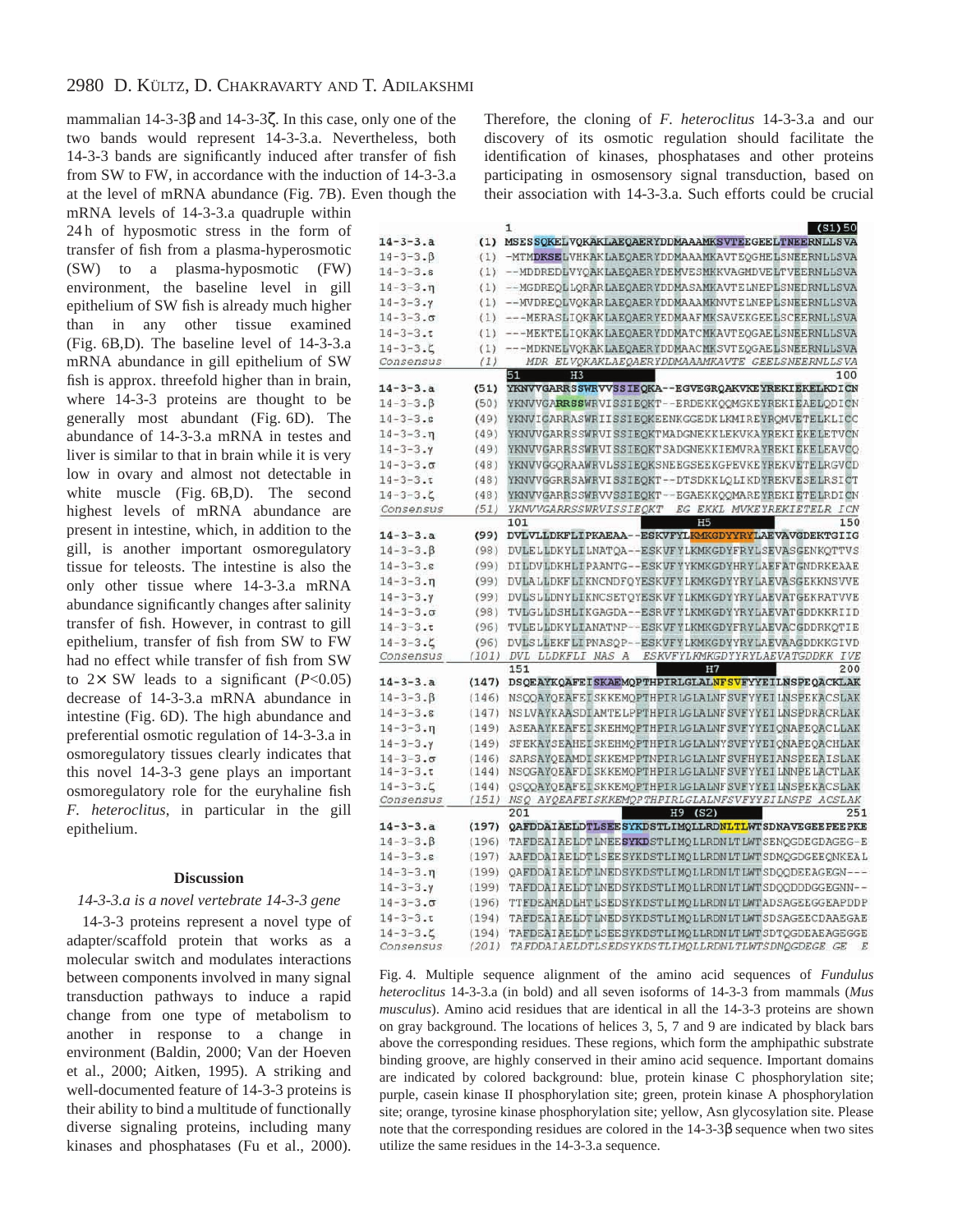

Fig. 5. Three-dimensional structure model of *Fundulus heteroclitus* 14-3-3.a. The protein structure is shown from Ser 4 to Asn 234 as a ribbon model with gray loop regions and colored helices. The first 3 amino acids of the amino terminus and the last 13 amino acids of the carboxy terminus are not shown because they are too different from the 14-3-3 proteins that have been used as templates during the modeling process. Helices are labeled (H1–H9). H9 corresponds to the 14-3-3 signature motif 2 (S2). Red helices form the outer coat of the protein while the four green helices (H3, H5, H7, H9) form the amphipathic substrate binding groove. The structural arrangement of the substrate binding groove is highly conserved in 14-3-3.a, suggesting that it binds the same set of phosphorylated proteins as other 14-3-3 proteins despite its overall distinct primary structure.

for understanding the molecular basis of salinity adaptation in teleost fish, and perhaps in salt-stressed cells of most organisms.

# *Evolutionary relationship of 14-3-3.a to other 14-3-3 proteins*

In this study we have cloned and sequenced the first 14-3-3 gene from a euryhaline fish. The deduced amino acid sequence of this gene contains both of the 14-3-3 signature motifs:  $^{44}$ RNL[LI]SVAYKN[VI] in helix 3 and  $^{213}$ [SM]YK[DE] STLIMQLL[RH]DNLTLW[TA][SA] in helix 9 (Fig. 4; Wang and Shakes, 1996). Our phylogenetic analysis of the *F. heteroclitus* 14-3-3.a cDNA and deduced amino acid sequence indicates that it is related to 14-3-3 isoforms of mammals and amphibians, mostly to 14-3-3ζ (Fig. 3). Although 14-3-3 proteins are present in all eukaryotes and represent a large and highly evolutionarily conserved protein family, the number of genes contained in a genome differs greatly depending on species. For example, yeast, *Caenorhabditis elegans* and *Drosophila melanogaster* have only two 14-3-3 isoforms, while mammals have seven, and the plant *Arabidopsis thaliana* has ten isoforms of 14-3-3 (Wang and Shakes, 1996; Fu et al.,

# *Novel 14-3-3 gene in* Fundulus heteroclitus 2981

2000). Phylogenetic analysis indicates an early separation of plant from animal 14-3-3 isoforms (Wang and Shakes, 1996) and 14-3-3 gene duplication events may have occurred multiple times during evolution. Based on the phylogenetic analysis of fish 14-3-3.a it is possible that one 14-3-3 gene duplication event occurred during the transition from fish to amphibians, giving rise to paralogous 14-3-3β and 14-3-3ζ genes. However, it is not unusual that teleost genes are quite divergent from their mammalian homologs. Examples include catfish estrogen receptors (Xia et al., 2000; Hawkins et al., 2000) and the CFTR Cl<sup>−</sup> channel that is important for salt secretion across teleost gills (Singer et al., 1998). Thus, it is also possible that fish 14-3-3.a represents a homolog of either mammalian 14-3-3ζ or 14-3-3β. Further studies are required to be able to decide whether *F. heteroclitus* 14-3-3.a represents the precursor gene giving rise to 14-3-3ζ and 14-3-3β or the fish homolog of only one of these 14-3-3 isoforms.

# *Structure of 14-3-3.a and putative substrates*

The primary structure of *F. heteroclitus* 14-3-3.a cDNA is most similar to that of human 14-3-3ζ (Zupan et al., 1992) and frog 14-3-3ζ (Miura et al., 1997). All three sequences have a high degree of identity, not only in the CDS but also in the long 3′ UTR. The high degree of sequence identity in the 3′ UTR suggests that this region is important for posttranscriptional regulation of 14-3-3.a and 14-3-3ζ, but direct experimental evidence for this is currently lacking. The very high degree of structural conservation of the substrate-binding groove in fish 14-3-3.a provides strong evidence that this novel 14-3-3 protein binds the same substrates as mammalian 14-3-3 isoforms, i.e. proteins phosphorylated on Ser and, less commonly, Thr in a sequence-specific manner (Fu et al., 2000). 14-3-3 proteins form homo- or heterodimers and are generally most variable in the N and C termini (Finnie et al., 1999). This is consistent with the very low evolutionary conservation of the N- and C-terminal ends of *F. heteroclitus* 14-3-3.a, which contrasts with the high degree of sequence similarity in the four helices that form the amphipathic substrate-binding groove. Because 14-3-3 proteins are homo- or heterodimers with two substrate-binding sites (one for each monomer) they can promote protein–protein interactions, e.g. the interaction between the mitogen-activated protein (MAP) kinase activator Raf-1 and Bcr (Braselmann and McCormick, 1995). In contrast, a single ligand may be bound to 14-3-3 if it contains a dual recognition motif, perhaps to stabilize the interaction between 14-3-3 and ligand (Fu et al., 2000). In any case, the cloning of *F. heteroclitus* 14-3-3.a now makes it possible to identify its binding partners at different times during salinity acclimation of euryhaline fish and, therefore, obtain insight into osmosensory signal transduction of salt-tolerant gill epithelial cells *in vivo*.

#### *Osmotic regulation of 14-3-3.a*

*"14-3-3 proteins are found in association with key control enzymes of primary metabolism, regulation of which could rapidly alter metabolic flux in response to signals such as*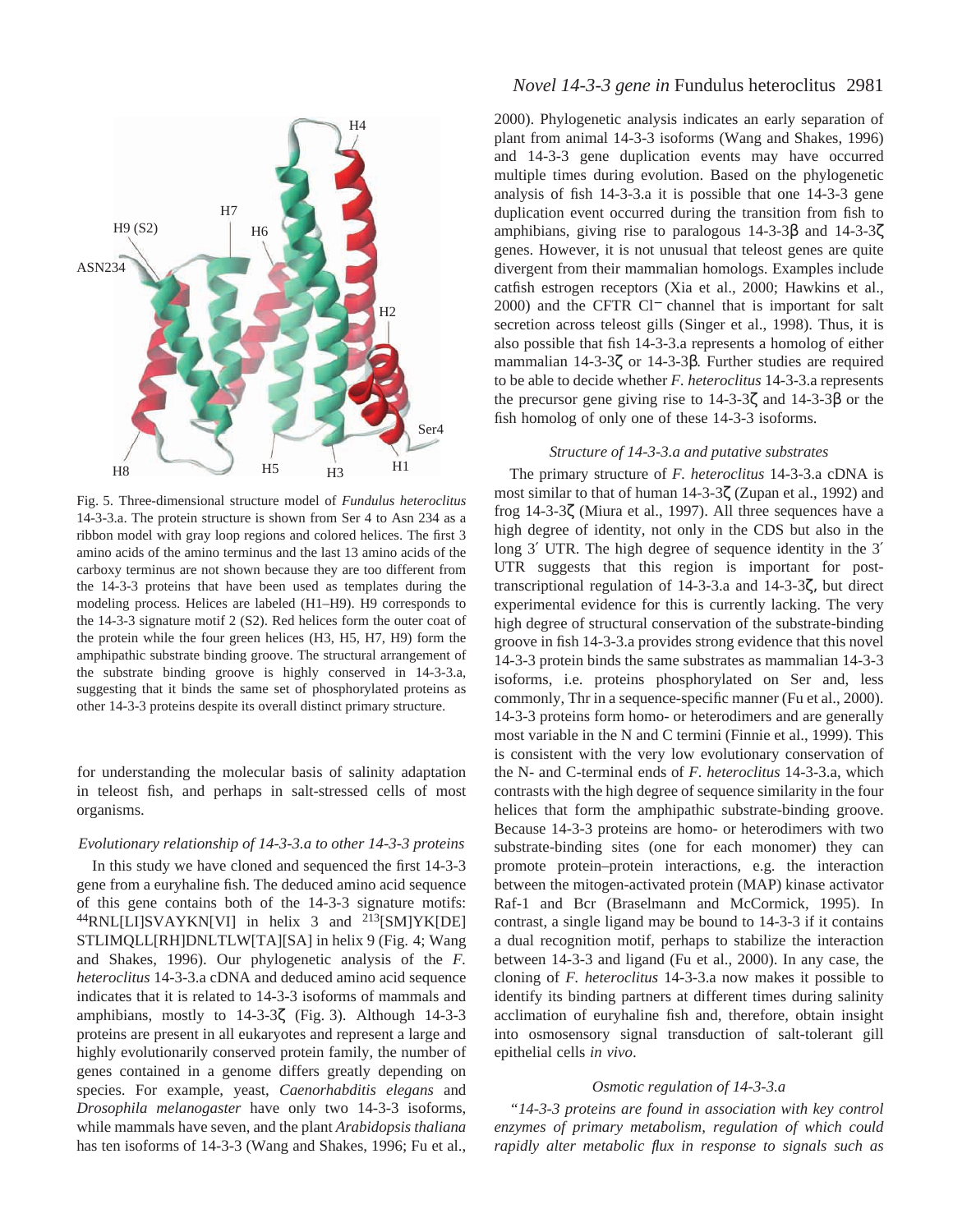

Fig. 6. Tissue-specific and osmotic regulation of 14-3-3.a gene transcription. 14-3-3.a mRNA abundance in various tissues of *Fundulus heteroclitus* was measured using northern blot analysis. (A) Northern blot of 14-3-3.a from gill epithelium RNA of *F. heteroclitus* acclimated to FW, SW and 2×SW for 24 h. Below the 14-3-3.a mRNA blot are the corresponding bands for the two rRNAs that were used for normalization. (B) Northern blot of 14-3-3.a with samples from different tissues of *F. heteroclitus* acclimated to SW. Below the 14-3-3.a mRNA blot are the corresponding bands for the two rRNAs that were used for normalization. (C) Quantification of 14-3-3.a mRNA expression in gill epithelium of *F. heteroclitus* acclimated to various salinities for 24 h. Values are normalized for 14-3-3.a mRNA abundance in SW fish (=1) that represent the pre-acclimation conditions. Values are means  $\pm$  s.e.m.,  $N=4$ ; an asterisk indicates a significant difference from SW data. (D) Quantification of the effect of salinity acclimation on 14-3-3.a mRNA abundance in different tissues of *F. heteroclitus*. Data are normalized for 14-3-3.a mRNA abundance in SW fish (=1). Values are means ± S.E.M., *N*=4, except for testes and ovary where *N*=2. An asterisk indicates a significant difference from SW data.

*water, osmotic, or salt stress."* (Finnie et al., 1999). Thus, 14-3-3 proteins can be expected to play a significant role for cellular osmoregulation and it is reasonable to hypothesize that they are osmotically regulated. The results of this study clearly demonstrate that fish 14-3-3.a is osmoregulated. The osmotic regulation of 14-3-3.a, taken together with higher levels of expression in osmoregulatory tissues such as gill epithelium compared to brain, suggests that fish 14-3-3.a is important for the regulation of phosphoprotein cascades involved in osmosensory signal transduction. In addition to their abundance, 14-3-3 proteins are regulated *via* phosphorylation. Sphingosine-dependent protein kinase 1 (SDK1) mediates 14-3-3 phosphorylation in response to changes in lipid metabolism (Fu et al., 2000). Interestingly, lipid metabolism and fatty acid synthesis patterns are regulated by environmental salinity in gills of euryhaline eels (Hansen and Abraham, 1979; Hansen and Abraham, 1983). This includes sphingomyelin metabolism, which is important for SDK1 activity and linked to salt transport in gills of euryhaline bass and eels (El Babili et al., 1996). Specifically, a change in the ceramide moiety of sphingomyelin occurs when euryhaline fish (bass, eels) are transferred from SW (37 p.p.t.) to diluted SW (10 p.p.t.) and the resulting changes in levels of free sphingosine and ceramide have been proposed to play a significant role for tissue-remodeling and chloride cell differentiation in euryhaline teleosts subjected to salinity change (El Babili et al., 1996). The induction of 14-3-3.a in gill epithelium of fish acclimated to FW suggests that it is important for establishing the molecular and cellular basis of salt absorption across the gill epithelium.

#### *Role of 14-3-3 for the regulation of ion transport*

Fish surrounded by FW need to actively absorb salt from the environment to account for passive losses that occur as a result of diffusion along a concentration gradient. According to the prevalent model of branchial Na<sup>+</sup> absorption in FW fish, Na<sup>+</sup> enters gill epithelial cells *via* an apical Na<sup>+</sup> channel that is electrically coupled to a plasma membrane H+-ATPase (Avella and Bornancin, 1989). This H+-ATPase has been localized to the apical membranes of both chloride cells and pavement cells (Lin and Randall, 1993; Lin and Randall, 1994). It is possible that chloride cells and pavement cells are electrically coupled and that the Na<sup>+</sup> channel is only present in a single cell type (Goss et al., 1992). After apical entry into the cell,  $Na<sup>+</sup>$  is transported across the basolateral membrane into the blood by the  $Na^{+}/K^{+}$ -ATPase. This process is mainly energized by the  $H^+$ -ATPase, while the Na<sup>+</sup>/K<sup>+</sup>-ATPase mainly energizes NaCl absorption across the gills of fish in SW. Accordingly,  $Na^+/K^+$ -ATPase activity is downregulated and H+-ATPase activity is upregulated in gill epithelium of fish transferred from SW to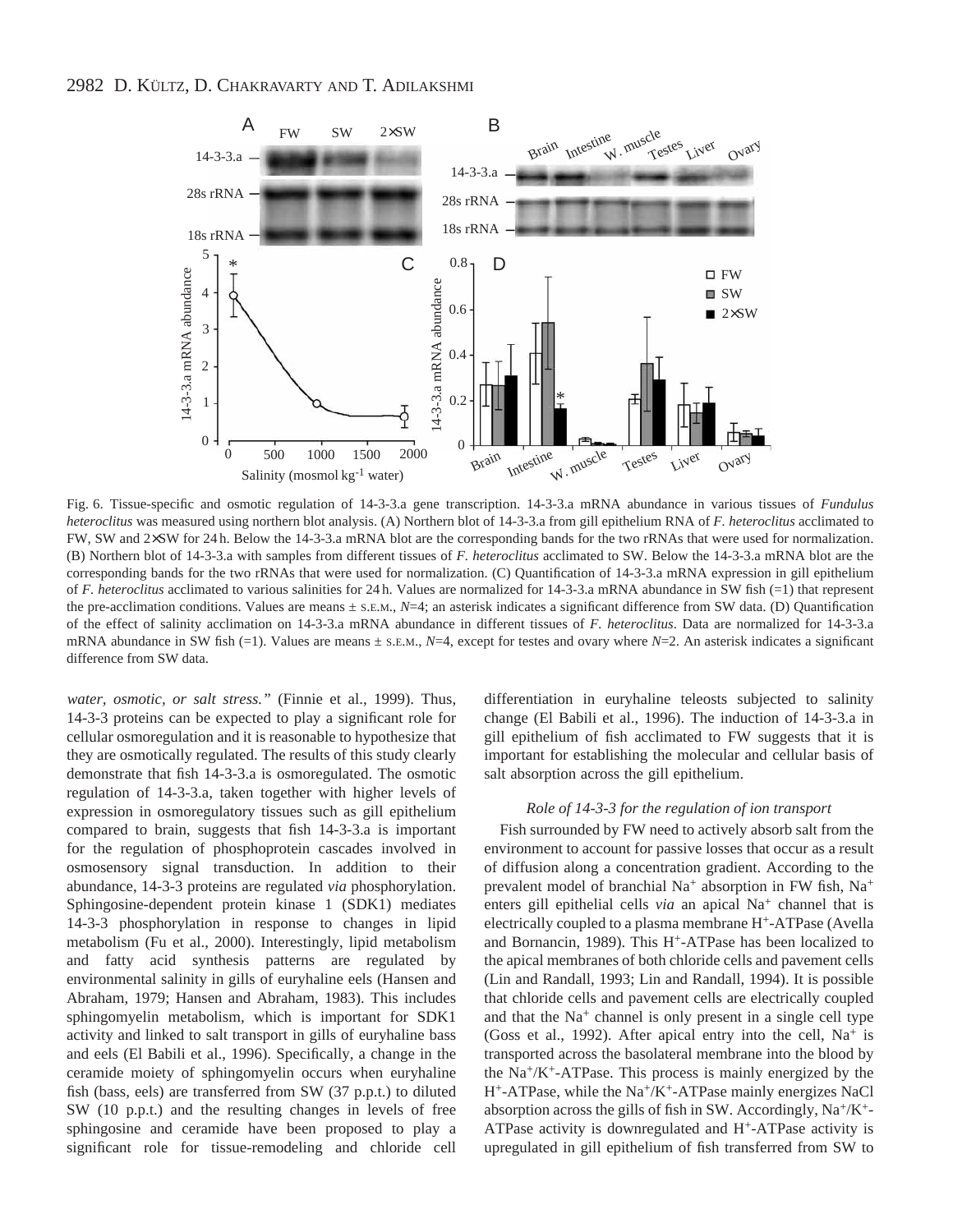

Fig. 7. Abundance of *F. heteroclitus* 14-3-3 protein in gill epithelium of fish acclimated to either SW or for 24 h or 48 h to FW. (A) Example of a western blot developed with an antibody against a synthetic peptide that is 100 % conserved in the N terminus of 14-3-3.a. This antibody recognizes two bands with apparent molecular mass of 28 kDa and 29 kDa. The abundance of both 14-3-3 bands increases after transfer of fish from SW to FW. (B) Quantification of 14-3-3 in gill epithelium of *F. heteroclitus* acclimated to SW and after transfer to FW. DVU, densitometric volume units; values are means  $\pm$  s.e.m.;  $N=4$ . An asterisk indicates a significant difference to the respective 14-3-3 band in the SW sample (*P*<0.05).

FW (Kültz and Somero, 1995). Activation of H+-ATPase, inhibition of  $Na^+/K^+$ -ATPase, and regulation of ion channels are all important functions of 14-3-3 proteins. In plant cells an increase in osmolality activates the H+-ATPase fivefold and the 14-3-3 protein abundance in the plasma membrane twoto threefold, suggesting that 14-3-3 proteins are involved in the osmotic regulation of H+-ATPase (Babakov et al., 2000). Indeed, virtually any 14-3-3 protein binds to phosphorylated Thr in the last 98 C-terminal amino acid residues (motif YTV) of plasma membrane H+-ATPase and stimulates its activity in the presence of fusicoccin (Fuglsang et al., 1999; Baunsgaard et al., 1998). In addition, several 14-3-3 isoforms bind to and activate PKC (Isobe et al., 1992; Van der Hoeven et al., 2000), which in turn, inhibits  $Na^+/K^+$ -ATPase activity in gill epithelium of teleosts, e.g. Atlantic cod (Crombie et al., 1996). But 14-3-3 proteins not only affect the activity of ATPases, but are also very potent modulators of many ion channels. For instance, 14-3-3ε binds to calmodulin in a  $Ca^{2+}$ -dependent manner and inhibits the  $Ca^{2+}$ -activated Cl<sup>–</sup>channel (CaCl) that is endogenously expressed in *Xenopus* oocytes (Chan et al., 2000). These authors suggest that activation of the CaCl channel by inhibition of 14-3-3ε may have therapeutic potential for circumventing the defective regulation of cAMPactivated Cl− channels in cystic fibrosis. It is therefore possible that 14-3-3 proteins inhibit the activity of apical Cl<sup>−</sup> channels in teleost chloride cells during acclimation of fish from SW to FW. These observations, combined with our results showing an increase of 14-3-3.a in gill epithelium of fish transferred from SW to FW, suggest that 14-3-3.a could be a major factor for the activation of H+-ATPase, downregulation of Na+/K+-ATPase, and inhibition of the Cl<sup>−</sup> channel in gill epithelial cells of euryhaline fish transferred

from SW to FW and, therefore, represent a molecular master regulator for osmotic adaptation and the configuration of flexible ion transport mechanisms in the same tissue.

# *14-3-3 function for tissue remodeling and cell proliferation*

The gill epithelium covering primary and secondary lamellae is extensively remodeled in response to transfer of euryhaline fish from hyposmotic to hyperosmotic environments or *vice versa* (Laurent and Dunel, 1980; Kültz et al., 1995). Such remodeling concerns both cellular differentiation and the properties of extracellular structures, for instance tight junctions (Hwang, 1987). As a consequence of increased proliferation and increased cell death, the turnover of chloride cells and pavement cells is higher in fish acclimated to SW than in fish kept in FW (Chretien and Pisam, 1986;

Wendelaar Bonga, 1997; Uchida and Kaneko, 1996). Fish 14- 3-3.a could be crucial for the salinity-dependent modulation of chloride cell and/ or pavement cell differentiation as well as for the observed cell cycle changes. 14-3-3 proteins interact with and regulate many mitogenic oncogene products, cell cycle regulators, apoptosis regulators, cell cycle checkpoint factors and transcription factors that control cellular differentiation programs (reviewed in Datta et al., 1999; Fu et al., 2000; Schultz et al., 1998). 14-3-3 proteins also regulate the actin cytoskeleton, vesicle-trafficking, and Ca2+-dependent exocytosis (Chamberlain et al., 1995; Roth et al., 1999). This could be important for the shuttling of pumps and transporters to different membrane domains as well as for modulating the extent of basolateral membrane infoldings. Future investigations will reveal exactly which binding partners are modulated by fish 14-3-3.a and whether 14-3-3.a binding leads to activation, inhibition or translocation of these proteins during salinity acclimation of euryhaline fish.

In summary, we have cloned and analyzed the novel 14-3-3.a gene from the euryhaline teleost *Fundulus heteroclitus*. Because of its high abundance, osmotic regulation, and structural conservation compared to other 14-3-3 proteins, 14-3-3.a appears to be a molecular master regulator for osmosensory signal transduction in gill epithelial cells of euryhaline teleosts. Further investigation of its regulation and identification of phosphorylated binding partners during osmotic adaptation of teleost fish should greatly advance our understanding of the molecular basis for osmolality-dependent cell adaptation, not only in gill epithelium of euryhaline fish but in epithelia exposed to salinity changes in general.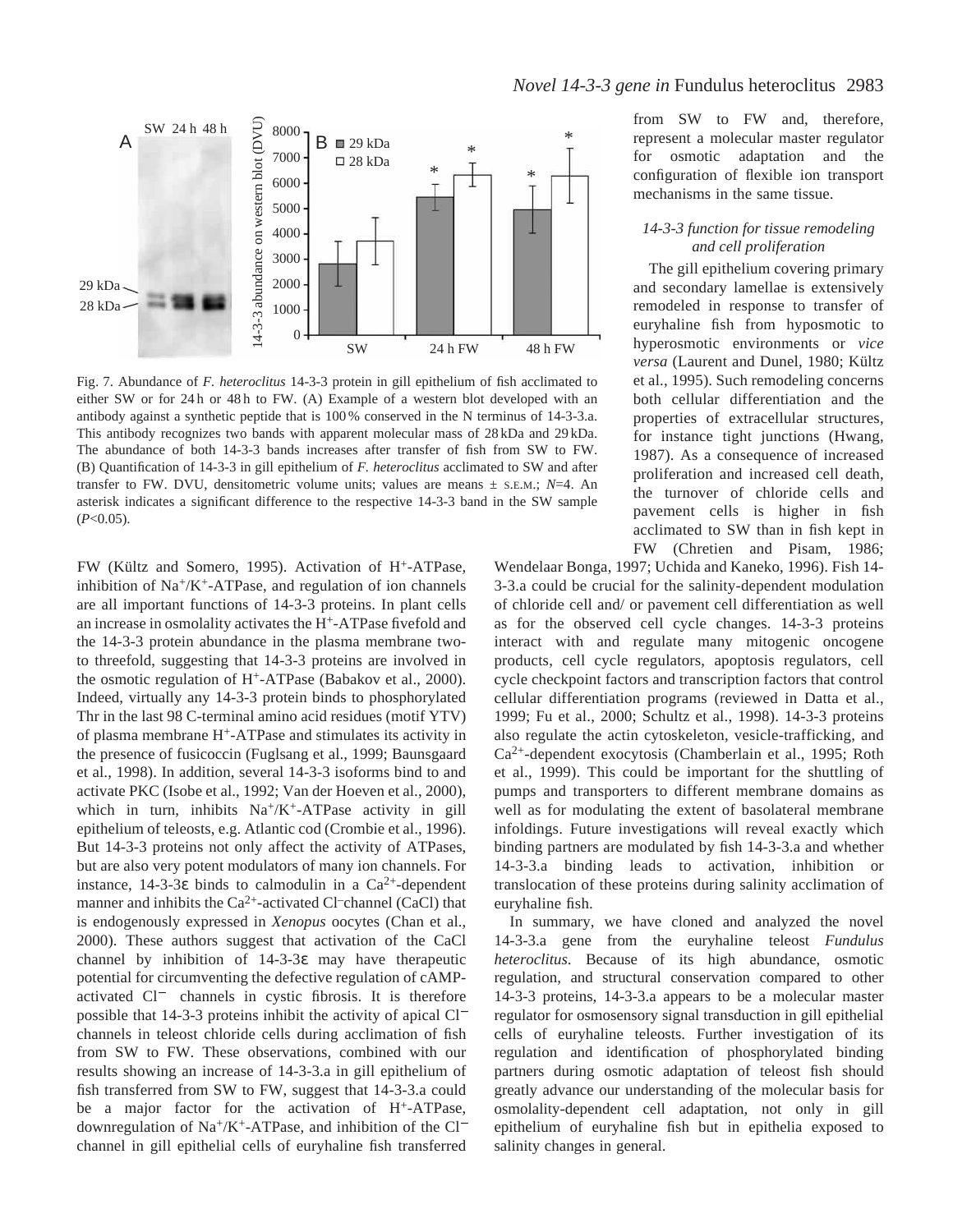We are grateful for support by the Whitney Laboratory and the Mount Desert Island Biological Laboratory. Support for this work by the Salisbury Cove Research Fund (to D.K.) is also thankfully acknowledged.

#### **References**

- **Aitken, A.** (1995). 14-3-3 proteins on the MAP. *Trends Biochem. Sci.* **20**, 95–97.
- **Avella, M. and Bornancin, M.** (1989). A new analysis of ammonia and sodium transport through the gills of the freshwater Rainbow trout (*Salmo gairdneri*). *J. Exp. Biol.* **142**, 155–175.
- **Babakov, A. V., Chelysheva, V. V., Klychnikov, O. I., Zorinyanz, S. E., Trofimova, M. S. and De Boer, A. H.** (2000). Involvement of 14-3-3 proteins in the osmotic regulation of H+-ATPase in plant plasma membranes. *Planta* **211**, 446–448.
- **Baldin, V.** (2000). 14-3-3 proteins and growth control. *Prog. Cell Cycle Res.* **4**, 49–60.
- **Baunsgaard, L., Fuglsang, A. T., Jahn, T., Korthout, H. A., De Boer, A. H. and Palmgren, M. G.** (1998). The 14-3-3 proteins associate with the plant plasma membrane H+-ATPase to generate a fusicoccin binding complex and a fusicoccin responsive system. *Plant J.* **13**, 661–671.
- **Braselmann, S. and McCormick, F.** (1995). Bcr and Raf form a complex in vivo via 14-3-3 proteins. *EMBO J.* **14**, 4839–4848.
- **Chamberlain, L. H., Roth, D., Morgan, A. and Burgoyne, R. D.** (1995). Distinct effects of alpha-SNAP, 14-3-3 proteins, and calmodulin on priming and triggering of regulated exocytosis. *J. Cell Biol.* **130**, 1063–1070.
- **Chan, H. C., Wu, W. L., So, S. C., Chung, Y. W., Tsang, L. L., Wang, X. F., Yan, Y. C., Luk, S. C., Siu, S. S., Tsui, S. K., Fung, K. P., Lee, C. Y.** and Waye, M. M. (2000). Modulation of the Ca<sup>2+</sup>-activated Cl<sup>−</sup> channel by 14-3-3ε. *Biochem. Biophys. Res. Commun.* **270**, 581–587.
- **Chomczynski, P. and Sacchi, N.** (1987). Single-step method of RNA isolation by acid guanidinium thiocyanate-phenol-chloroform extraction. *Anal. Biochem.* **162**, 156–159.
- **Chretien, M. and Pisam, M.** (1986). Cell renewal and differentiation in the gill epithelium of fresh- or salt-water-adapted euryhaline fish as revealed by [3H]thymidine radioautography. *Biol. Cell* **56**, 137–150.
- **Conte, F. P. and Lin, D. H. Y.** (1967). Kinetics of cellular morphogenesis in gill epithelium during sea water adaptation of *Oncorhynchus* (Walbaum). *Comp. Biochem. Physiol.* **23**, 945–957.
- **Conte, F. P. and Morita, T. N.** (1968). Immunochemical study of cell differentiation in gill epithelium of euryhaline *Oncorhynchus* (Walbaum). *Comp. Biochem. Physiol.* **24**, 445–454.
- **Crombie, H. J., Bell, M. V. and Tytler, P.** (1996). Inhibition of sodium-pluspotassium-stimulated adenosine-triphosphatase (Na+-K+-ATPase) by protein kinase C activators in the gills of Atlantic cod (*Gadus morhua*). *Comp. Biochem. Physiol. B* **113**, 765–772.
- **Datta, S. R., Katsov, A., Hu, L., Petros, A., Fesik, S. W., Yaffe, M. B. and Greenberg, M. E.** (2000). 14-3-3 proteins and survival kinases cooperate to inactivate BAD by BH3 domain phosphorylation. *Mol. Cell* **6**, 41–51.
- **Du, X., Harris, S. J., Tetaz, T. J., Ginsberg, M. H. and Berndt, M. C.** (1994). Association of a phospholipase A2 (14-3-3 protein) with the platelet glycoprotein Ib-IX complex. *J. Biol. Chem.* **269**, 18287–18290.
- **El Babili, M., Brichon, G. and Zwingelstein, G.** (1996). Sphingomyelin metabolism is linked to salt transport in the gills of euryhaline fish. *Lipids* **31**, 385–392.
- **Evans, D. H.** (1993). Osmotic and ionic regulation. In *The Physiology of Fishes* (ed. D. H. Evans), pp. 315–341. Boca Raton: CRC Press.
- **Farrell, R. E.** (1998). *RNA Methodologies: a Laboratory Guide for Isolation and Characterization*. 2nd edn, 533pp. Academic Press.
- **Finnie, C., Borch, J. and Collinge, D. B.** (1999). 14-3-3 proteins: eukaryotic regulatory proteins with many functions. *Plant Mol. Biol.* **40**, 545–554.
- **Fu, H., Subramanian, R. R. and Masters, S. C.** (2000). 14-3-3 proteins: structure, function, and regulation. *Annu. Rev. Pharmacol. Toxicol.* **40**, 617–647.
- **Fuglsang, A. T., Visconti, S., Drumm, K., Jahn, T., Stensballe, A., Mattei, B., Jensen, O. N., Aducci, P. and Palmgren, M. G.** (1999). Binding of 14-3-3 protein to the plasma membrane H+-ATPase AHA2 involves the three C-terminal residues Tyr(946)-Thr-Val and requires phosphorylation of Thr(947). *J. Biol. Chem.* **274**, 36774–36780.
- **Goss, G. G., Perry, S. F., Wood, C. M. and Laurent, P.** (1992). Mechanisms of ion and acid–base regulation at the gills of freshwater fish. *J. Exp. Zool.* **263**, 143–159.
- **Guex, N.** (1996). Swiss-PdbViewer: A new fast and easy to use PDB viewer for the Macintosh. *Experientia* **52**, A26.
- **Hansen, H. J. M. and Abraham, S.** (1979). The influence of environmental salinity, temperature, ionizing irradiation and yellow or silver stage on lipid metabolism in the gills of the European eel (*Anguilla anguilla*). *Comp. Biochem. Physiol. B* **63**, 483–490.
- **Hansen, H. J. M. and Abraham, S.** (1983). Influence of temperature, environmental salinity and fasting on the patterns of fatty acids synthesized by gills and liver of the European eel (*Anguilla anguilla*). *Comp. Biochem. Physiol.* **75B**, 581–587.
- **Hawkins, M. B., Thornton, J. W., Crews, D., Skipper, J. K., Dotte, A. and Thomas, P.** (2000). Identification of a third distinct estrogen receptor and reclassification of estrogen receptors in teleosts. *Proc. Natl. Acad. Sci. USA* **97**, 10751–10756.
- **Hoffmann, E. K. and Pedersen, S. F.** (1998). Sensors and signal transduction in the activation of cell volume regulatory ion transport systems. *Contrib. Nephrol.* **123**, 50–78.
- **Hwang, P. P.** (1987). Tolerance and ultrastructural responses of branchial chloride cells to salinity changes in the euryhaline teleost *Oreochromis mossambicus*. *Mar. Biol.* **94**, 643–649.
- **Isobe, T., Hiyane, Y., Ichimura, T., Okuyama, T., Takahashi, N., Nakajo, S. and Nakaya, K.** (1992). Activation of protein kinase C by the 14-3-3 proteins homologous with Exo1 protein that stimulates calcium-dependent exocytosis. *FEBS Lett.* **308**, 121–124.
- **Jeanmougin, F., Thompson, J. D., Gouy, M., Higgins, D. G. and Gibson, T. J.** (1998). Multiple sequence alignment with Clustal X. *Trends. Biochem. Sci.* **23**, 403–405.
- **Kinne, R. K. H.** (1998). Mechanisms of osmolyte release. *Contrib. Nephrol.* **123**, 34–49.
- Kültz, D., Garcia-Perez, A., Ferraris, J. D. and Burg, M. B. (1997). Distinct regulation of osmoprotective genes in yeast and mammals: aldose reductase osmotic response element is induced independent of p38 and SAPK/ JNK in rabbit kidney cells. *J. Biol. Chem.* **272**, 13165–13170.
- **Kültz, D., Jürss, K. and Jonas, L.** (1995). Cellular and epithelial adjustments to altered salinity in the gill and opercular epithelium of a cichlid fish (*Oreochromis mossambicus*). *Cell Tissue Res.* **279**, 65–73.
- **Kültz, D. and Somero, G. N.** (1995). Osmotic and thermal effects on in situ ATPase activity in permeabilized gill epithelial cells of the fish *Gillichthys mirabilis*. *J. Exp. Biol.* **198**, 1883–1894.
- **Laurent, P. and Dunel, S.** (1980). Morphology of gill epithelia in fish. *Am. J. Physiol.* **238**, R147–R159.
- **Lehtonen, J. Y. A. and Kinnunen, P. K. V.** (1995). Phospholipase A2 as a mechanosensor. *Biophys. J.* **68**, 1888–1894.
- Lin, H. and Randall, D. J. (1993). H<sup>+</sup>-ATPase activity in crude homogenates of fish gill tissue: inhibitor sensitivity and environmental and hormonal regulation. *J. Exp. Biol.* **180**, 163–174.
- **Lin, H., Pfeiffer, D. C., Vogl, A. W., Pan, J. and Randall, D. J.** (1994). Immunolocalization of H+-ATPase in the gill epithelia of rainbow trout. *J. Exp. Biol.* **195**, 169–183.
- **Liu, D., Bienkowska, J., Petosa, C., Collier, R. J., Fu, H. and Liddington, R.** (1995). Crystal structure of the ζ isoform of the 14-3-3 protein. *Nature* **376**, 191–194.
- **Luo, Z. J., Zhang, X. F., Rapp, U. and Avruch, J.** (1995). Identification of the 14-3-3ζ domains important for self-association and Raf binding. *J. Biol. Chem.* **270**, 23681–23687.
- **Miura, I., Nakajima, T., Ohtani, H., Kashiwagi, A. and Nakamura, M.** (1997). Molecular cloning of cDNA for the ζ isoform of the 14-3-3 protein: homologous sequences in the 3′-untranslated region of frog and human ζ isoforms. *Zool. Sci.* **14**, 771–775.
- Page, R. D. M. (1996). Treeview: An application to display phylogenetic trees on personal computers. *CABIOS* **12**, 357–358.
- **Peitsch, M. C.** (1996). ProMod and Swiss-Model: Internet-based tools for automated comparative protein modelling. *Biochem. Soc. Trans.* **24**, 274–279.
- Pesole, G. and Liuni, S. (1999). Internet resources for the functional analysis of 5′ and 3′ untranslated regions of eukaryotic mRNAs. *Trends Genet.* **15**, 378.
- **Petosa, C., Masters, S. C., Bankston, L. A., Pohl, J., Wang, B., Fu, H. and Liddington, R. C.** (1998). 14-3-3ζ binds a phosphorylated Raf peptide and an unphosphorylated peptide via its conserved amphipathic groove. *J. Biol. Chem.* **273**, 16305–16310.